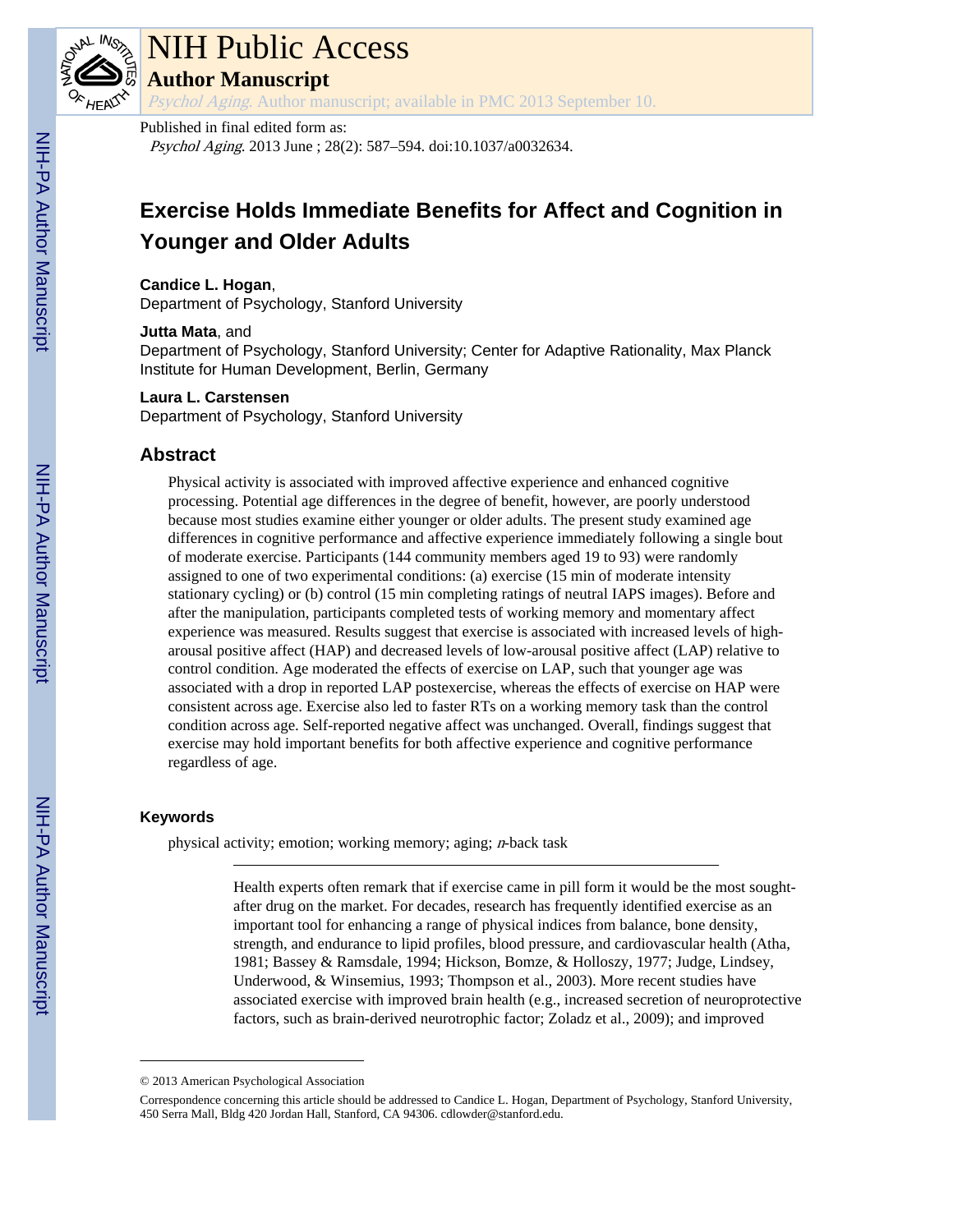profiles for markers of cellular aging (e.g., telomere length and autophagy; He et al., 2012; Ludlow et al., 2008).

Though most research focuses on potential benefits to physical health, there is mounting evidence that exercise benefits affective experience and cognitive performance. Researchers report reliable associations in younger adults between exercise and increased positive affect (see Reed & Ones, 2006 for a meta-analysis) and reductions in negative affect and other depressive symptoms (e.g., Mead et al., 2009 for a meta-analysis). Moderate and vigorous exercise bouts ranging from 5 to 30 min are associated with improved psychological wellbeing and positive affective responses relative to controls (Barton & Petty, 2010; Cox, Thomas, Hinton, & Donahue, 2006; Daley & Welch, 2004; Hansen, Stevens, & Coast, 2001). In a review of 25 studies employing the Profile of Mood States in laboratory exercise studies, results indicated that exercise is typically associated with reductions in tension, anger, depression, and confusion (Berger & Motl, 2000). Mata, Hogan, Joorman, Waugh, and Gotlib (2013) tested whether exercise mitigates consequences of exposure to emotional stressors in individuals recovered from major depressive disorder and healthy control participants. Participants were randomly assigned to an exercise or rest condition before exposure to two sad mood inductions. Recovered depressed participants who had exercised and healthy controls showed no increase in negative affect in response to repeated sad mood inductions, whereas recovered depressed participants who had not exercised reported higher negative affect following the second sad mood induction, suggesting that exercise may serve as a protective factor against exposure to emotional stressors. In addition, studies have found that increased levels of exercise in everyday life produce increased positive affect in healthy college students (Giacobbi, Hausenblas, & Frye, 2005) and in young adults with major depressive disorder (Mata et al., 2012).

Exercise is also associated with improvements in cognitive performance in younger and older adults. Over the last several decades, numerous studies have tested both the effects of single, acute bouts of exercise and longer term (e.g., 3- or 6-month) interventions. In a review of 43 studies assessing performance on various cognitive tasks following single, acute bouts of exercise, exercise has been linked to improvements in cognitive performance in young adults for tasks ranging from simple reaction time (RT) to response inhibition to creative thinking (Tomporowski, 2003). Hillman, Snook, and Jerome (2003) examined college students' event-related brain potentials and performance on an Eriksen flanker task following 30 min of treadmill exercise. They found that exercise was related to greater P3 amplitude (an indicator of allocation of cognitive resources), suggesting that acute bouts of cardiovascular exercise may facilitate the allocation of attentional and memory resources and thereby benefit executive functioning (Hillman et al., 2003). A limitation of research testing benefits to cognitive performance following exercise has been the focus on younger adult samples. For example, Chang and colleagues' (2012) meta-analysis identified 79 studies that assessed cognitive performance in association with acute exercise, and of these, only six studies included participants aged 60 years or older, while 42 studies sampled participants aged 20 to 30 years. In contrast, longer-term interventions have focused mainly on older adults. Colcombe and colleagues (2006) randomly assigned sedentary older adults to participate in either vigorous, aerobic exercise training or a stretching control group three times per week for six months. Participants underwent MRI both before and after exercise training. Following the intervention, participants in the aerobic training group showed significant increases in both gray-and white-matter brain regions compared with control participants. More recent evidence suggests that volumetric differences in brain regions may mediate cognitive performance differences, such as task switching (Verstynen et al., 2012). In a review of 18 interventions examining the effects of aerobic training on cognitive function in older adults, Colcombe and Kramer (2003) found a moderate effect size (.48) for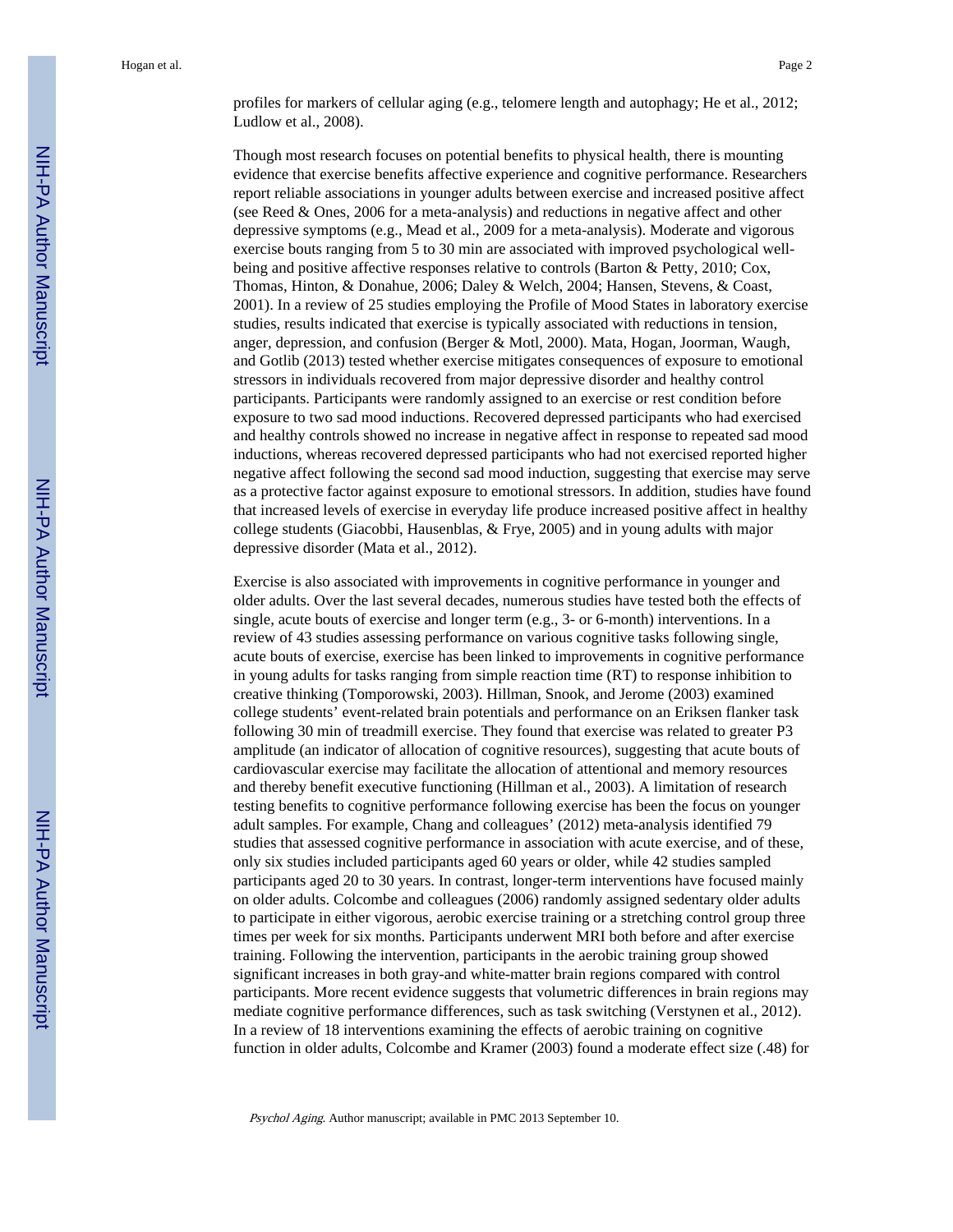training benefits to a variety of cognitive processes, especially executive control processes (e.g., working memory, inhibitory processes, multitasking).

All told, evidence for the benefits of exercise on both affective experience and cognitive performance points to exercise as an effective, low-cost intervention for improving both affective and cognitive health. However, there has been some suggestion in the literature that the effects of exercise may be weaker for older than for younger adults. The influence of exercise on affective experience appears somewhat mixed in studies focusing on older adults, with some studies reporting affective benefits from exercise and others reporting reductions in positive affective states following exercise (Arent, Landers, & Etnier, 2000; Blumenthal et al., 1989; Focht, Knapp, Gavin, Raedeke, & Hickner, 2007; Focht, Gauvin, & Rejeski, 2004). In addition, Ruuskanen and Ruoppila (1995) observed that the impact of exercise on well-being was weaker for participants aged 76 and older than for participants aged 65 to 75 years of age. A recent meta-analysis of studies on the effects of physical activity on well-being at advanced ages also concluded that the benefits of exercise are weakened with age, with a gradual decrease in the degree of benefits at older ages (Netz, Wu, Becker, & Tenenbaum, 2005). However, findings suggesting a diminishing effect of exercise in older adults are difficult to interpret due to a paucity of studies directly comparing effects of the same type and duration of exercise on affective experience and cognitive performance across age groups.

Among studies that have directly compared age groups, results have been mixed. One 4 week daily diary study, which assessed emotion and physical activity in younger and older adults, concluded that younger adults reap more emotional benefits from light leisure-time physical activities than older adults (Ready, Marquez, & Akerstedt, 2009). A study of British citizens aged 18 to 94 tested associations among self-reported walking, age, and cognitive function, and observed a significant interaction of walking and age on simple and choice RT tasks, suggesting that walking may help to attenuate the association between older age and slowed RT (Emery, Huppert, & Schein, 1995). More recently, Whitbourne, Neupert, and Lachman (2008) observed a relatively stronger reduction in daily perceived memory failures associated with leisure-time physical activity in older versus younger adults. However, though diary studies offer many advantages, the reliance on self-reports about activities in day to day life lack precision, especially regarding dose (i.e., observed differences may derive from different amounts and intensities of exercise). Kamijo and colleagues (2009) compared the effects of light and moderate exercise in 12 older and 12 younger adults on RTs on a test of interference control (i.e., flanker task) and observed marginal differences such that both older and younger adults demonstrated faster RTs following moderate exercise compared with baseline. However, because this study was conducted over three separate sessions at 12-day intervals, it is unclear whether changes in flanker performance were solely attributable to exercise. Thus, conclusions about the effectiveness of exercise-based interventions remain highly tentative. Research utilizing objective measurements of exercise, as well as proximal measures of affective experience and cognitive performance in association with exercise across different age groups, is needed to reconcile mixed evidence.

To recapitulate, the body of research comparing the effects of exercise in younger and older adults is sparse, and existing age-comparative studies have been largely observational, mostly relying on self-report, as well as delayed measurement of affect and cognition, such as single, end-of-day rating of affect, regardless of timing of physical activity. The purpose of the present study is to systematically compare the effects of a single, acute bout of exercise compared with a nonexercise control condition, on both affect and cognitive performance across a broad age range to determine whether and how age may moderate these effects.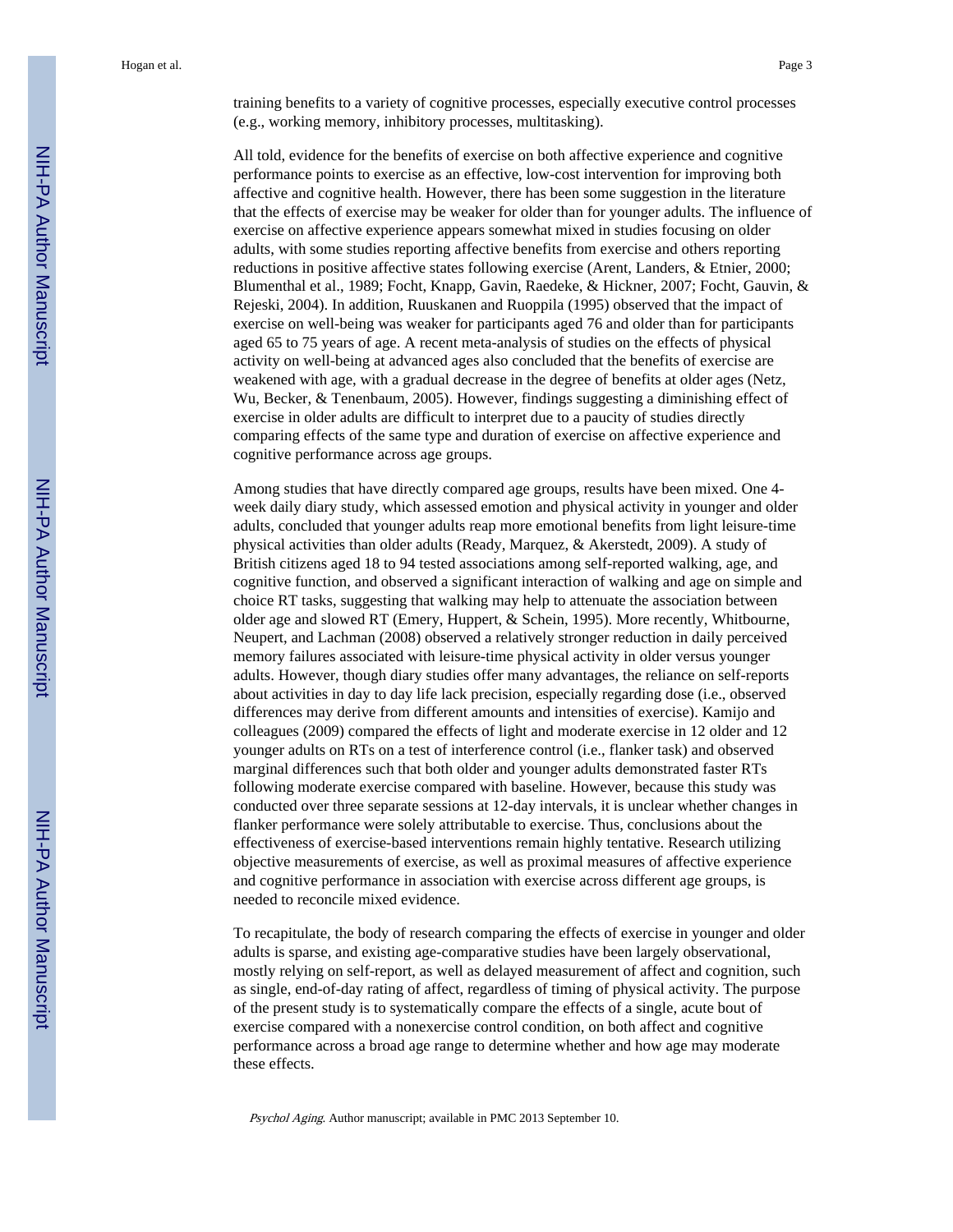#### **Method**

#### **Participants**

Residents from the community were recruited via advertisements on Internet bulletin boards and university kiosks to participate in a lab-based study on exercise. Once participants contacted research staff to indicate their interest, they were screened for eligibility using the Physical Activity Readiness Questionnaire (PAR-Q) to assess presence of conditions that might make physical activity too risky to participate, such as heart or joint problems (Thomas, Reading, & Shephard, 1992). Only participants who answered "no" to all questions or received verbal permission from his or her doctor were included in the study. The telephone version of the Mini-Mental State Examination (MMSE) was administered to screen for potential cognitive impairment (Newkirk et al., 2004). Only participants scoring greater than or equal to 23 points on the 26-point scale were enrolled in the study. Participants aged 19 to 93 years ( $N = 144$ ) completed the study. Participants received \$20 as compensation. Means (M) and standard deviations (SD) for demographic characteristics and descriptive measures are presented in Table 1.

#### **Measures**

**Affect assessment—**Ekkekakis and Petruzzello (2002) have recommended the use of measures that capture the affective circumplex, including both high- and low-arousal positive and negative states for studies testing the affective effects of exercise; therefore a modified version of the emotion sampler used by Carstensen and colleagues (2011) and Carstensen, Pasupathi, Mayr, & Nesselroade (2000) was selected for this study. Thirteen emotion words (angry, anxious/worried, sad, fatigued, bored, quiet, activated, enthusiastic, excited, calm, content, relaxed, happy) representative of the affective circumplex described by Barrett and Russell (1999) were selected for affect assessment. At each assessment, these words appeared sequentially on a computer screen, and participants were asked to indicate the degree to which they were feeling each emotion in that moment on a scale ranging from 1 (Very little or not at all) to 5 (Extremely). Word order was randomized at each assessment for each participant.

This measure was administered twice during the study: (a) At baseline (immediately after completing informed consent and before completing the 2-back task (described in the next section), approximately 5 min before completing the exercise or control condition) and (b) immediately following the experimental or control condition. Composite affect scores were created by averaging across low-arousal positive (LAP) words (calm, content, relaxed; 72) and high-arousal positive (HAP) words (activated, excited, enthusiastic;  $\ldots$  .74). Negative affective states showed very low variability at both measurement points (all medians = 1, with the exception of fatigue after experimental manipulation, for which median = 2), and were therefore not considered further in the analyses.

**Cognitive performance—**Working memory was assessed using an *n*-back task. During this task, numbers (0–9) are presented one at a time on a computer screen, and participants are asked to indicate whether each new number appearing on the screen matches the one seen n items previously. In our study, participants completed two blocks of a 1-back version of the task as practice in the baseline assessment before completing four blocks of the 2 back version.

After participating in the exercise or control condition, participants completed four additional blocks of the 2-back task. Each block was comprised of 22 trials, and stimuli were presented for 500 ms, followed by presentation of a blank screen for 2,500 ms. Items (numbers 0–9) for all trials were randomly generated, such that 33% of the items in each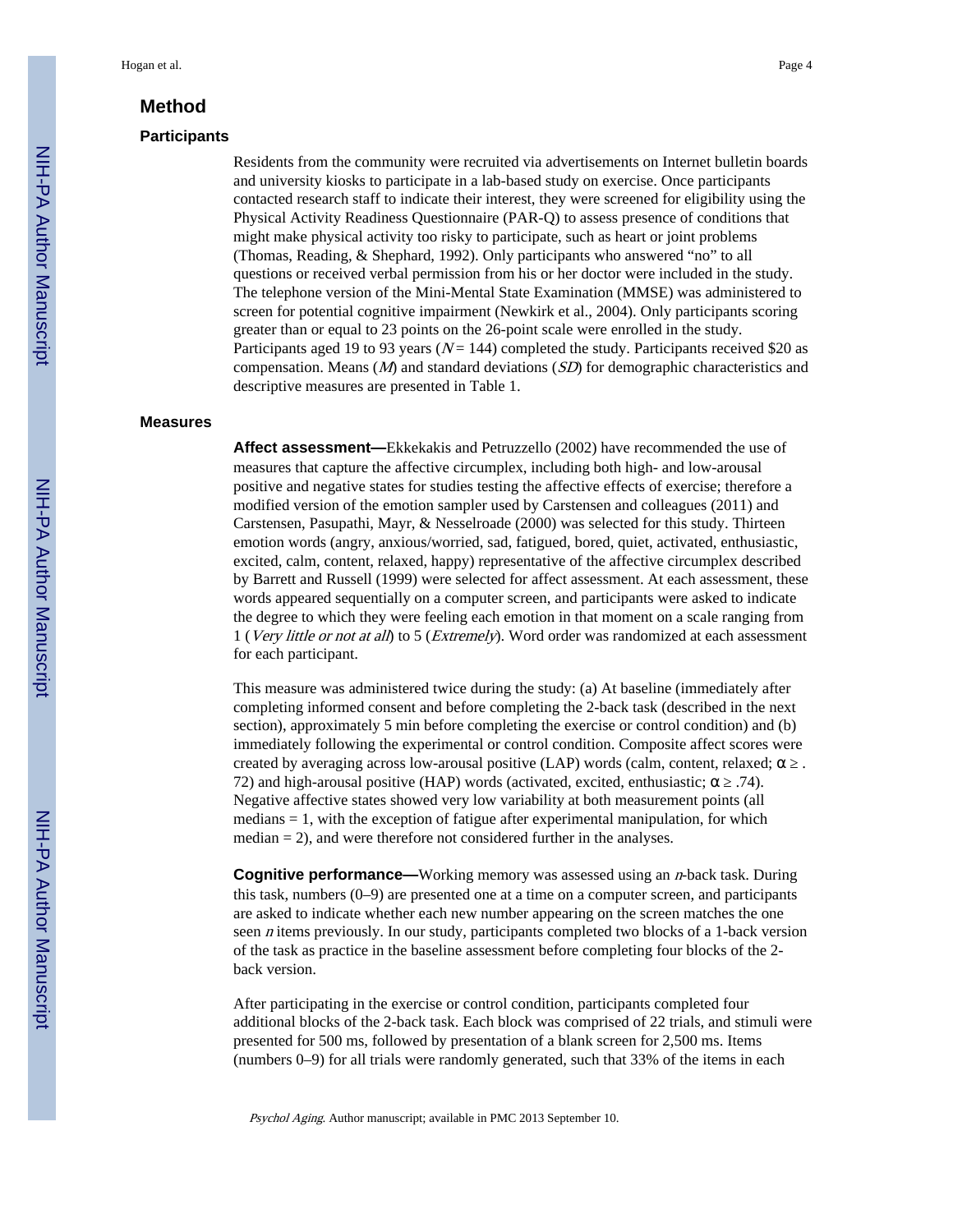block were targets and the remaining 67% were nontargets (Gray, 2001; Huxhold, Li, Schmiedek, & Lindenberger, 2006; Scheibe & Blanchard-Fields, 2009). Accuracy and RTs were recorded for each trial.

The first two trials of each 2-back block were, by definition, nontargets and were therefore excluded from analyses. Average accuracy was calculated across the four blocks at baseline and again following experimental condition. Average RTs for correct responses were calculated as the average RT across the four blocks for baseline and following experimental condition. Trials with RTs of less than 100 ms were treated as inaccurate responses.

**Perceived exertion—**Perceived physical exertion was assessed during exercise and control conditions using Borg's Rating of Perceived Exertion (RPE) scale, a 15-point scale ranging from 6 to 20 ( $6 = no$  exertion at all,  $20 =$  maximal exertion; Borg, 1970).

**Questionnaires—**Participants also completed items assessing demographic characteristics and reported typical weekly physical activity with the Paffenbarger Physical Activity Inventory (PPAI; Paffenbarger, Wing, & Hyde, 1978).

# **Procedures**

Participants were assigned by stratified randomization within gender (male or female) and age group (young: 19–39 years, middle age: 40–64 years, older age: 65 years or older) to either the exercise or control condition. Participants were asked not to eat or smoke for two hours prior to their study session, to refrain from exercise on the day of study, and to wear comfortable clothing and shoes to the session.

At the start of the session, participants provided informed consent and were outfitted with a Polar heart rate monitor (Polar Electro, Inc., Oula, Finland). Resting heart rate was recorded after three min of seated rest. Next, participants completed a baseline affect assessment, followed by the 2-back task. After completing these tasks, participants immediately completed either the control or exercise condition.

**Experimental condition—**Stationary bicycling was used as the mode of exercise because it is suitable for participants of all ages. Participants were asked to pedal at a pace of 50 rpm (visible on the display screen of the bike). A warm-up phase  $(M = 4.21 \text{ min}, SD = 1.42 \text{ min})$ was used to gradually increase workload to raise each participant's heart rate to a moderateintensity exercise level of approximately 50% of heart rate reserve (HRR; Karvonen, Kentala, & Mustala, 1957). HRR is preferable to the simpler age-predicted percent heart rate because it takes into account the possible range of an individual's heart rate. Participants exercised at this level for 15 min before completing a 3-min cool-down during which the workload was removed. Every 5 min, participants' heart rate was recorded from the heart rate monitor and they were asked to rate their perceived physical exertion using Borg's RPE scale. Moderate exercise intensity is defined as 40% to 60% HRR (American College of Sports Medicine, 2009); average exercise intensity of participants in our study was 47% HRR ( $SD = 14.7\%$ ). RPE scale ratings between 11 and 13 represent moderate subjective exercise intensity; exercise participants' average rating in our study was 12.74 ( $SD = 1.35$ ), indicating that they indeed perceived the bout of exercise as moderate.<sup>1</sup>

**Control condition—**Participants in the control condition were asked to provide subjective picture quality ratings for 90 neutral International Affective Picture System images (IAPS; Lang, Bradley, & Cuthbert, 1997). Each image was presented for 10 s, after which participants were given 5 s to provide quality ratings on a 1 (*very poor*) to 7 (*very high*) scale, such that the minimum amount of time to complete this task was 15 min and the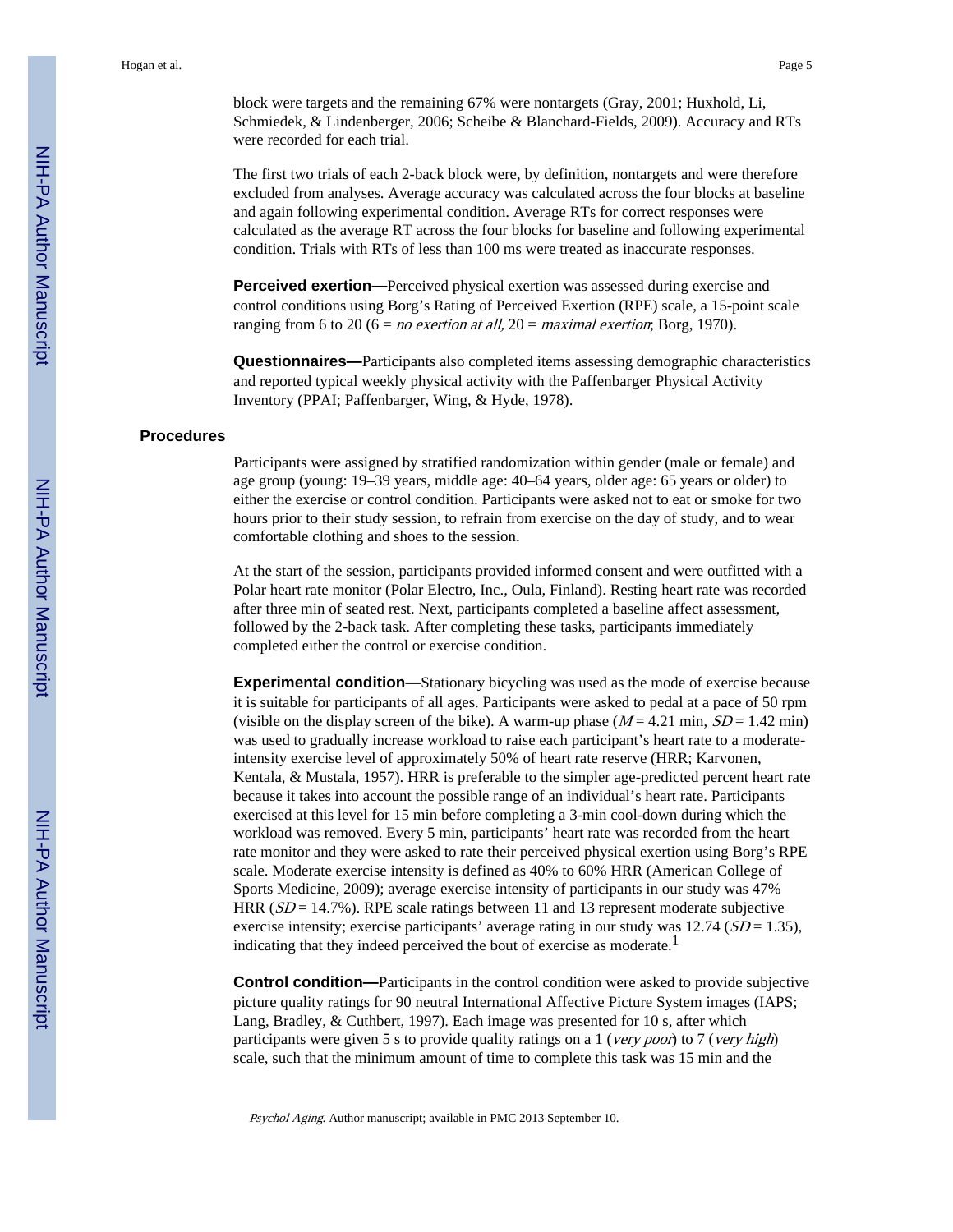maximum was 22.5 min ( $M = 17.77$  min,  $SD = .67$  min), which roughly matched the duration of the exercise condition. As in the exercise condition, participants' heart rate and perceived physical exertion were recorded every 5 min. Average rating of perceived exertion for control participants was 7.62 ( $SD = 1.81$ ), indicating that this task was not perceived as physically effortful.

After completing either the exercise or control condition, participants immediately completed the affect assessment, followed by the 2-back task. Participants completed the PPAI (Paffenbarger, Wing, & Hyde, 1978) and demographic questions and were thanked and debriefed before leaving the session.

#### **Data Analysis**

Independent samples t-tests and chi-square tests of contingency were used to test whether baseline differences existed between exercise and control participants' demographic characteristics, including age, body mass index (BMI), physical activity levels, gender, education, or ethnicity. Independent samples *t*-tests were also used to test for baseline differences between exercise and control participants in all dependent measures (HAP affect, LAP affect, 2-back accuracy, and 2-back RT). Both accuracy and RT data from the 2 back task were skewed and therefore log-transformed to approximate normal distribution prior to analyses. Data from two participants (one from the exercise condition and one from the control condition) were excluded from 2-back analyses because their initial scores were

3 SDs lower than those of other participants. Change scores for HAP affect, LAP affect, 2back accuracy, and 2-back RT were computed as the standardized residuals obtained by regressing postmanipulation scores on baseline scores. To test whether age moderated the effects of exercise on HAP affect, we regressed change in HAP affect on condition, age, and the interaction of condition and age. We repeated these procedures for change in LAP affect, change in 2-back accuracy, and change in 2-back RT. Age was centered prior to analyses to facilitate interpretation of interaction terms and to reduce the possibility of multicollinearity in regression equations as recommended by Cohen, Cohen, West, and Aiken (2003). When significant interactions were observed, we tested the simple slopes for the association between condition and age (Aiken & West, 1991). Effect sizes are presented for independent samples t-tests, Cohen's d, calculated as  $(M_1-M_2)/SD_{pooled}$ , and chi-square tests, phi ( $\varphi$ ), calculated as  $\left(\frac{2}{M}\right)^{1/2}$ .

## **Results**

#### **Demographic Characteristics of Participants**

There were no baseline differences between exercise and control participants in age,  $t(142)$  $= 0.16$ ,  $p = .876$ ,  $d = 0.03$ , BMI,  $t(142) = 0.36$ ,  $p = .722$ ,  $d = 0.06$ , physical activity levels,  $t(142) = 1.03$ ,  $p = .304$ ,  $d = 0.17$ ; gender,  $t^{2}(1) = .11$ ,  $p = .737$ ,  $\varphi = -0.03$ ; education,  $t^{2}(6) =$ 5.50,  $p = .481$ ,  $\varphi = .20$ ; or ethnicity,  $\frac{2}{5} = 8.52$ ,  $p = .130$ ,  $\varphi = .24$ .

#### **Effects of Experimental Condition and Age on Affective Experience**

Means and standard deviations for baseline and follow-up measures of affect and cognitive performance are presented in Table 2. There were no significant differences between

<sup>&</sup>lt;sup>1</sup>To test whether exercise intensity influenced affect in the current study, we regressed change in HAP affect and LAP affect on HRR percentage and RPE for exercise participants. There was no association between HRR % and change in HAP affect  $(b^* = .08, p = .$ 480) or LAP affect ( $b^* = .08$ ,  $p = .533$ ). There was also no relation between RPE and change in HAP affect ( $b^* = -07$ ,  $p = .569$ ). We observed an effect of RPE on change in LAP affect such that higher perceived exertion was associated with less LAP affect following exercise  $(b^* = -31, p = .009)$ . We next included RPE as a covariate in our model predicting change in LAP by condition, age, and the interaction of condition and age; however, RPE was not a significant predictor of change in LAP within this model ( $b^* = -20$ ,  $p = 1$ ) 207) and inclusion of RPE did not significantly improve the fit of the model,  $F(1, 139) = 1.61$ ,  $p = .207$ .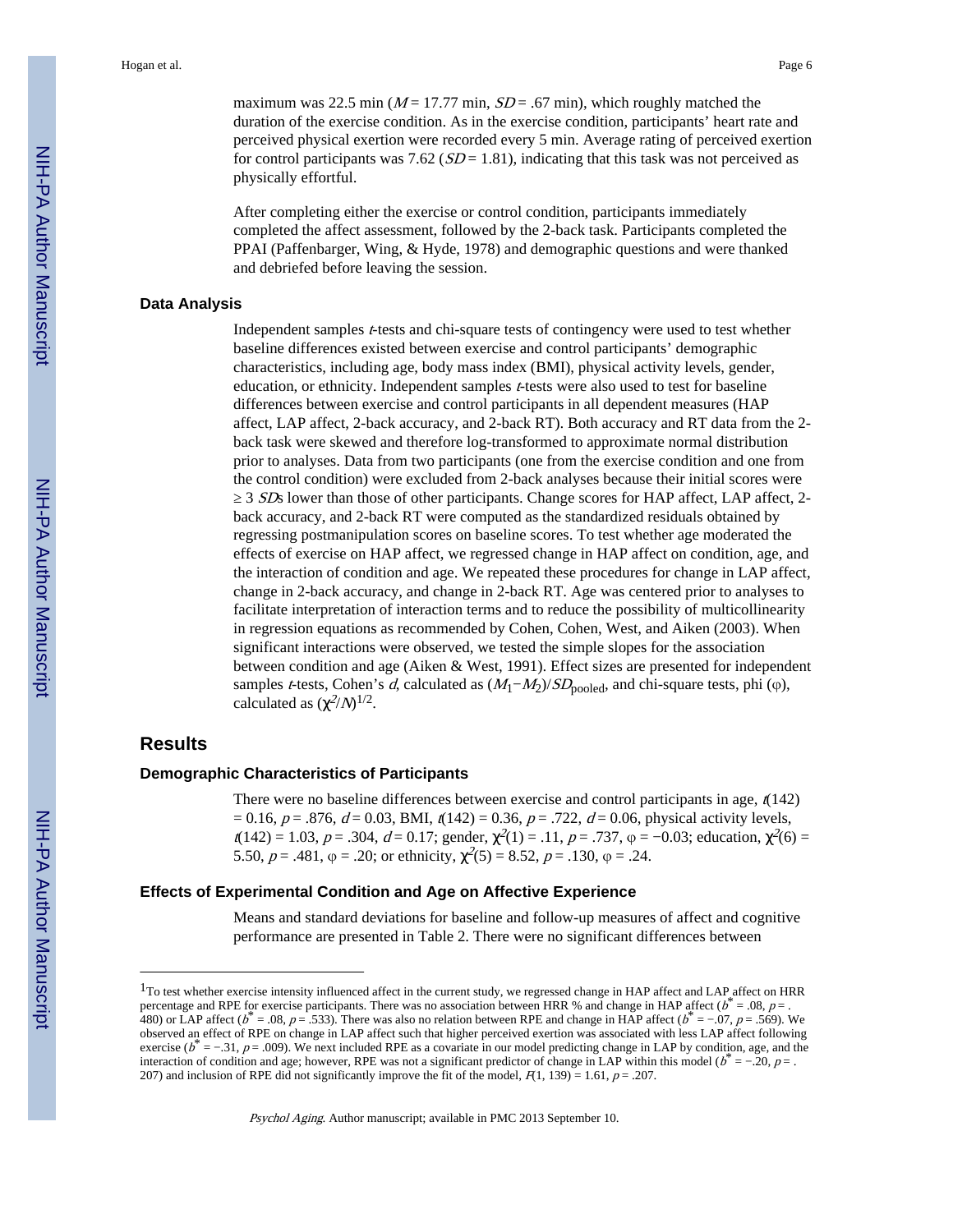conditions for baseline HAP states,  $t(142) = -0.21$ ,  $p = .834$ ,  $d = -0.04$ , or LAP states,  $t(142) = 0.07$ ,  $p = .944$ ,  $d = 0.01$ . We regressed baseline affect composite scores on age to test for initial differences of age in affect ratings. Results indicated that age did not significantly predict baseline HAP ( $b^* = 0.03$ ,  $p = .750$ ) or LAP ( $b^* = -0.05$ ,  $p = .546$ ).

In terms of HAP, we observed an effect of condition such that exercise participants reported a greater increase in HAP than did controls ( $b^* = 0.34$ ,  $p < .001$ ). We did not observe an effect of age on change in HAP ( $b^* = -0.26$ ,  $p = .278$ ). We observed an Age  $\times$  Condition interaction ( $b^* = 0.45$ ,  $p = .046$ );  $R^* = .02$ . To understand this interaction, we tested the statistical significance of the slopes of the simple regression lines representing relations between age and HAP using dummy coding for condition. There was a significant positive slope for control condition ( $b^* = 0.36$ ,  $p = .002$ ) but not for exercise ( $b^* = 0.05$ ,  $p = .632$ ), indicating that the effect of the control condition on HAP was moderated by age, but the effect of exercise on HAP was relatively equal across the age range sampled (see Figure 1).

Testing the effect on LAP, we observed a marginal effect of condition such that participants who exercised reported greater decrease in LAP than those in the control condition ( $b^* = -$ . 14,  $p = .075$ ). Interestingly, we also observed a significant interaction of age and condition  $(b^* = 0.55 \ p = .028)$ ;  $R^2$  associated with the interaction term = .03. Age predicted greater increase in LAP ( $b^* = 0.74$ ,  $p = .004$ ). To understand the interaction, we tested the statistical significance of the slopes of the simple regression lines representing relations between age and LAP using dummy coding for condition. There was a significant positive slope for exercise (b<sup>\*</sup> = 0.38,  $p = .001$ ) but not for control ( $b^* = 0.02$ ,  $p = .863$ ), indicating that the effect of the exercise condition on LAP was moderated by age, but the change in LAP associated with the control condition was relatively equal across the age range sampled (see Figure 1).

#### **Effects of Experimental Condition and Age on Cognitive Performance**

There was no baseline difference between conditions for 2-back accuracy,  $t(140) = -0.28$ , p  $= .783$ ,  $d = -0.05$ , but there was a trend for a difference in RT such that participants in the exercise condition were initially slower than participants in the control condition,  $t(140)$  = 1.74,  $p = 0.083$ ,  $d = 0.29$ . To test for initial differences of age in cognitive performance, we regressed baseline 2-back accuracy and RT on age. As expected, age was significantly related to accuracy on the *n*-back task ( $b^* = -0.28$ ,  $p < .001$ ) and RT ( $b^* = .38$ ,  $p < .001$ ), such that older age compared with younger age predicted lower accuracy and slower responding, respectively. We did not observe a significant effect of age on change in accuracy ( $b^* = -0.39$ ,  $p = .135$ ), of condition on change in accuracy ( $b^* = -0.09$ ,  $p = .274$ ), or a significant interaction of age and condition on 2-back accuracy ( $b^* = 0.23$ ,  $p = .377$ ; see Figure 2). Regarding change in 2-back RT, we observed an effect of condition such that exercise was associated with a greater reduction in RT relative to the control condition ( $b^*$  = 0.20,  $p = .014$ ). Age was not associated with change in 2-back RT ( $b^* = 0.10$ ,  $p = .692$ ) independent of condition, and we did not observe a significant interaction of condition and age on 2-back RT ( $b^* = 0.22$ ,  $p = .379$ ), indicating that the effect of exercise on reduction in RT was relatively consistent across the age range sampled (see Figure 2).

#### **Relations Between Experimental Condition, Affect, and Cognitive Performance**

Using a series of linear regression models, we tested whether the magnitude of change in HAP or LAP affect was associated with change in 2-back accuracy or RT as a function of experimental condition. We did not observe any significant associations (all  $p_s > .442$ ) for change in HAP affect on change in 2-back accuracy or RT, or any interactions of condition and change in HAP affect on change in these measures of cognitive performance. We also did not observe any significant associations (all  $ps > 0.493$ ) for change in LAP affect on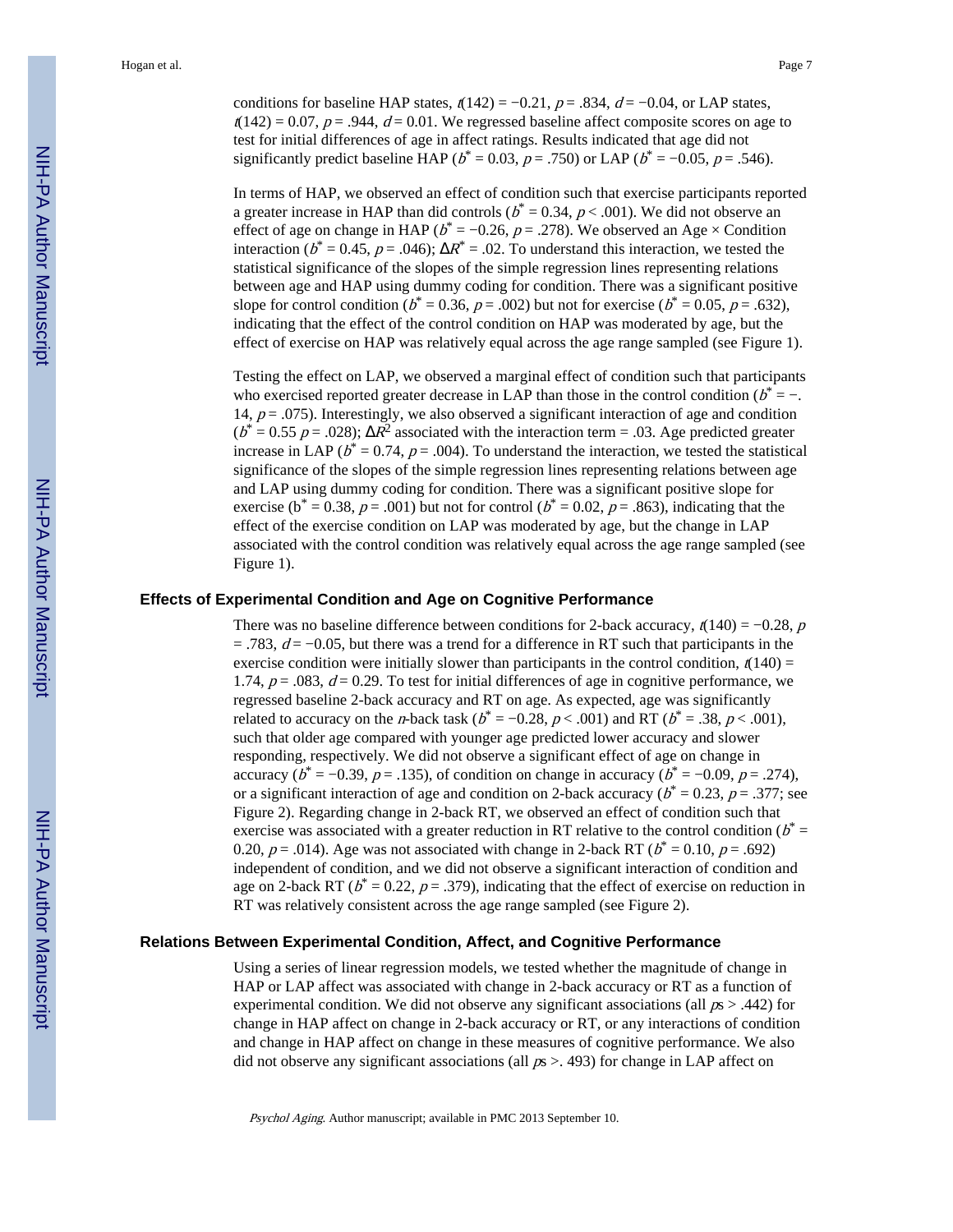change in 2-back accuracy or RT, or any interactions of condition and change in LAP affect on change in these measures of cognitive performance. Thus, data from the present study suggest that magnitude of change in HAP or LAP affect is not related to change in cognitive performance as a function of condition.2

# **Discussion**

A growing literature demonstrates that exercise benefits both affective experience and cognitive performance. The purpose of this study was to test whether age may moderate these effects. Our results suggest that a single bout of exercise appears to have comparable and positive effects on both affective experience and cognitive performance, independent of participants' age. We observed that a single bout of moderate exercise was associated with increased levels of HAP affect and that the effect was consistent across the age range sampled. Results were slightly different for LAP affect. Younger age was associated with a drop in reported LAP affect, whereas older age was associated with the maintenance, and even slight increase in LAP, postexercise. Regarding effects of acute exercise on cognitive performance, we found that, independent of age, exercise resulted in significant improvement in 2-back RT compared with control participants.

In the current study, age was found to moderate the experience of calm states following exercise, such that younger adults reported decreased LAP affect, but older adults appeared to maintain LAP even after exercise. This finding highlights the importance of measuring the impact of exercise on both valence and arousal components of affect. Although many studies in younger adults observe shifts in HAP states (e.g., feelings of energy), the relationship between exercise and LAP states is less clear. To promote more precise understanding of the relation between affect and exercise, the current study followed recommendations from Ekkekakis and Petruzello (2002) by using an affective measure aimed at capturing the full affective circumplex. These methods allowed us to assess the influence of exercise on both high- and low-arousal affective states. In addition, recent findings suggest that, as people age, they may come to experience, value, and seek out lowarousal positive states, such as feeling calm, to a greater degree than younger adults (Scheibe, English, Tsai, & Carstensen, 2013). Therefore, as demonstrated by the present findings, it may be particularly important to consider both low- and high-arousal affective changes in response to exercise to best characterize affective effects of exercise across the life span.

In the present study, we observed that the effects of exercise compared with a control condition on cognitive performance appeared relatively stable across the age range sampled. Specifically, we found that, independent of age, exercise resulted in significant improvement in 2-back RT compared with control condition, and we did not observe an effect of exercise or control condition on change in 2-back accuracy. Although results from the present study suggest that changes in affect and cognitive performance observed in the exercise condition occur independently, future research should replicate these results and further investigate potential underlying mechanisms to better understand how exercise confers psychological benefits.

<sup>&</sup>lt;sup>2</sup>At the suggestion of an anonymous reviewer, we also examined a potential speed–accuracy trade-off that may have differed between the age groups. We regressed change in 2-back RT, age, and the interaction of 2-back RT and age on change in 2-back accuracy for participants randomly assigned to the exercise condition. We did not observe a significant association between change in 2-back RT or change in 2-back accuracy ( $b^* = 0.16$ ,  $p = .235$ ) or an interaction between change in 2-back RT and age on 2-back accuracy ( $b^* =$ 0.005,  $p = .452$ ); however, we agree with the reviewer that future research should assess the presence of speed–accuracy trade-offs in studies examining the effects of exercise on cognitive performance.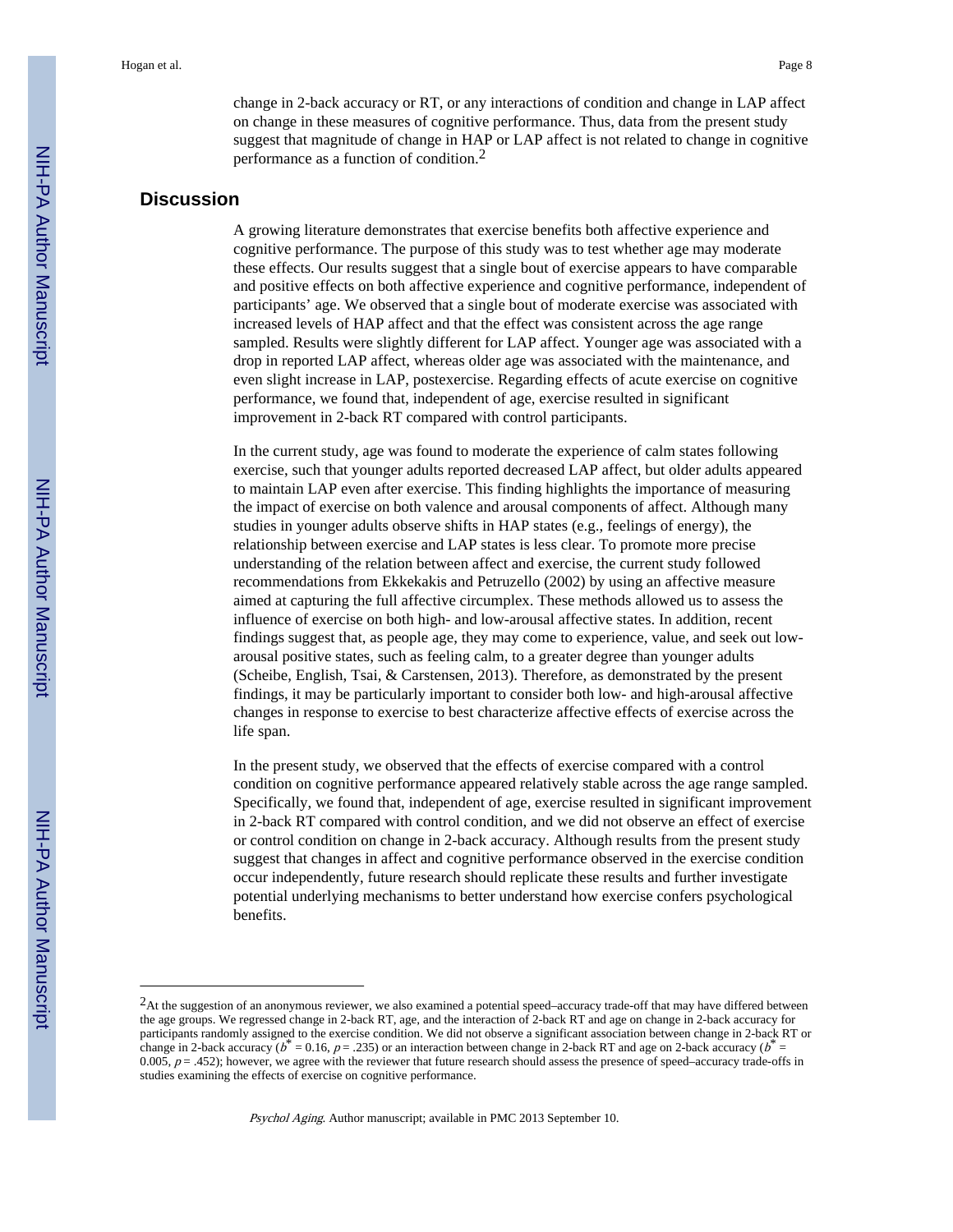It is important to acknowledge three limitations of the current research. First, this study tested effects of one acute bout of exercise. It remains to be shown whether and how repeated exercise participation may differentially benefit people of different ages. Although age may not moderate the effects of a single bout of exercise on cognitive performance, further research is needed to test whether longer term effects are comparable across the adult age range. Second, all study participants were in relatively good health (e.g., did not report conditions that would make exercising potentially dangerous, such as a heart condition); thus, it remains unclear whether these results might generalize to those in poorer health. A third limitation concerns the temporal separation between baseline and follow-up measures of affect and cognitive performance for the exercise participants compared with control participants. Despite the same overall session duration, the timing of the affect and cognitive performance measures postexercise/postfiller task were not exactly aligned between the exercise and no-exercise conditions: Due to need for a warm-up phase in the exercise condition, participants in the exercise condition started these measurements about 4 min and 24 s later than in the control condition, which—albeit unlikely—could have potentially affected our findings.

Findings from the current study help to characterize the nature of the effects of exercise on affective experience and cognitive performance across the adult age range. Under controlled, experimental conditions, individuals across the adult age range experienced comparable benefits. The relatively large sample of individuals drawn from the community and ranging in age from 19 to 93 represents an additional strength of this study and may enhance the generalizability of our findings. Future research is needed to further clarify how these findings may map on to exercise, affect, and cognition in daily life. The findings add to a growing body of research pointing to the importance of exercise for both physical and psychological health by suggesting that, even as individuals age, exercise remains an important contributor to psychological health, including affective experience and cognitive performance.

#### **Acknowledgments**

Research reported in this publication was supported by the National Institute on Aging of the National Institutes of Health under Award Number R37-AG008816 to Laura L. Carstensen. The content is solely the responsibility of the authors and does not necessarily represent the official views of the National Institutes of Health.

# **References**

- Aiken, LS.; West, SG. Multiple regression: Testing and interpreting interactions. Newbury Park, CA: Sage; 1991.
- American College of Sports Medicine. General principles of exercise prescription. In: Thompson, WR.; Gordon, NF.; Pescatello, LS., editors. ACSM's guidelines for exercise testing and prescription. 8. New York, NY: Lippincott Williams & Wilkins; 2009. p. 152-182.
- Arent SM, Landers DM, Etnier JL. The effects of exercise on mood in older adults: A meta-analytic review. Journal of Aging and Physical Activity. 2000; 8:407–430.
- Atha J. Strengthening muscle. Exercise Sport Science Review. 1981; 9:1–78.
- Barrett LF, Russell JA. Structure of current affect. Current Directions in Psychological Science. 1999; 8:10–14.
- Barton J, Petty J. What is the best dose of nature and green exercise for improving mental health? A multi-study analysis. Environmental Science & Technology. 2010; 44:3947–3955.10.1021/ es903183r [PubMed: 20337470]
- Bassey EJ, Ramsdale SJ. Increase in femoral bone density in young women following high-impact exercise. Osteoporosis International. 1994; 4:72–75. [PubMed: 8003843]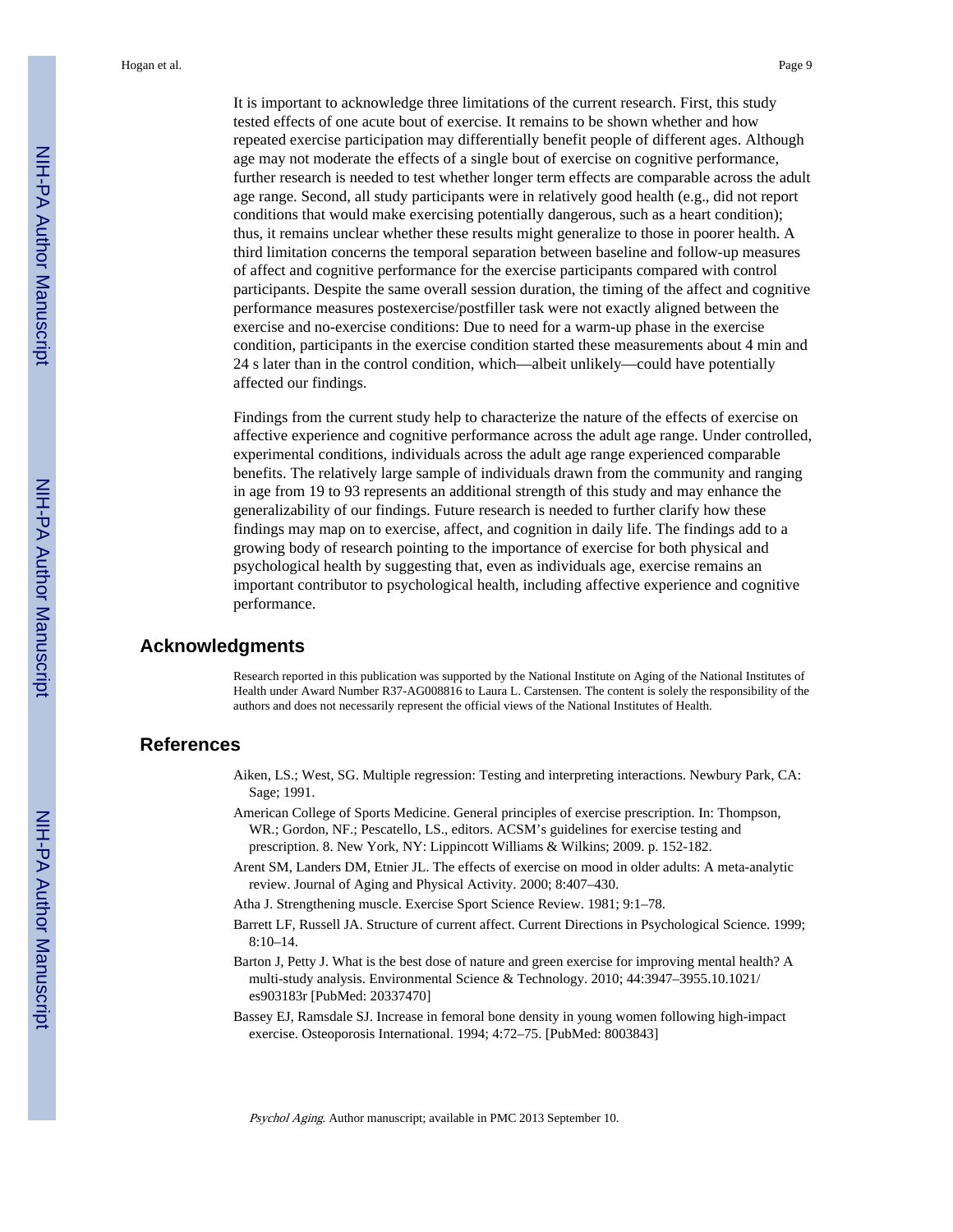- Berger BG, Motl RW. Exercise and mood: A selective review and synthesis of research employing the profile of mood states. Journal of Applied Sport Psychology. 2000; 12:69– 92.10.1080/10413200008404214
- Blumenthal JA, Emery CF, Madden DJ, George LK, Coleman RE, Riddle MW, Williams RS. Cardiovascular and behavioral effects of aerobic exercise training in healthy older men and women. Journal of Gerontology. 1989; 44:M147–M157. [PubMed: 2768768]
- Borg G. Perceived exertion as an indicator of somatic stress. Scandinavian Journal of Rehabilitation Medicine. 1970; 2:92–98. [PubMed: 5523831]
- Carstensen LL, Pasupathi M, Mayr U, Nesselroade J. Emotional experience in everyday life across the adult life span. Journal of Personality and Social Psychology. 2000; 79:644–655. doi:1O.1037// O022-3514.79.4.64. [PubMed: 11045744]
- Carstensen LL, Turan B, Scheibe S, Ram N, Ersner-Hershfield H, Samanez-Larkin GR, Nesselroade JR. Emotional experience improves with age: Evidence based on over 10 years of experience sampling. Psychology and Aging. 2011; 26:21–33.10.1037/a0021285 [PubMed: 20973600]
- Chang YK, Labban JD, Gapin JI, Etnier JL. The effects of acute exercise on cognitive performance: A meta-analysis. Brain Research. 2012; 1453:87–101.10.1016/j.brainres.2012.02.068 [PubMed: 22480735]
- Cohen, J.; Cohen, P.; West, SG.; Aiken, LS. Applied multiple regression/correlation analysis for the behavioral sciences. 3. Mahwah, NJ: Erlbaum; 2003.
- Colcombe SJ, Erickson KI, Scalf PE, Kim JS, Prakash R, McAuley E, Kramer AF. Aerobic exercise training increases brain volume in aging humans. The Journals of Gerontology: Series A Biological Sciences and Medical Sciences. 2006; 61:1166–1170.10.1093/gerona/58.2.M176
- Colcombe SJ, Kramer AF. Fitness effects on the cognitive function of older adults: A meta-analytic study. Psychological Science. 2003; 14:125–130.10.1111/1467-9280.t01-1-01430 [PubMed: 12661673]
- Cox RH, Thomas TR, Hinton PS, Donahue OM. Effects of acute 60% and 80% VO2max bouts of aerobic exercise on state anxiety of women of different age groups across time. Research Quarterly for Exercise and Sport. 2004; 75:165–175. [PubMed: 15209335]
- Daley AJ, Welch A. The effects of 15 min and 30 min of exercise on affective responses both during and after exercise. Journal of Sports Sciences. 2004; 22:621– 628.10.1080/02640410310001655778 [PubMed: 15370492]
- Ekkekakis P, Petruzzello SJ. Analysis of the affect measurement conundrum in exercise psychology: IV. A conceptual case for the affect circumplex. Psychology of Sport and Exercise. 2002; 3:35– 63.10.1016/S1469-0292(01)00028-0
- Emery CF, Huppert FA, Schein RL. Relationships among age, exercise, health, and cognitive function in a British sample. The Gerontologist. 1995; 35:378–385.10.1093/geront/35.3.378 [PubMed: 7622090]
- Focht BC, Gauvin L, Rejeski WJ. The contribution of daily experiences and acute exercise to fluctuations in daily feeling states among older, obese adults with knee osteoarthritis. Journal of Behavioral Medicine. 2004; 27:101–121.10.1023/B:JOBM.0000019847.80315.4d [PubMed: 15171102]
- Focht BC, Knapp DJ, Gavin TP, Raedeke TD, Hickner RC. Affective and self-efficacy responses to acute aerobic exercise in sedentary older and younger adults. Journal of Aging and Physical Activity. 2007; 15:123–138. [PubMed: 17556780]
- Giacobbi PR, Hausenblas HA, Frye N. A naturalistic assessment of the relationship between personality, daily life events, leisure-time exercise, and mood. Psychology of Sport and Exercise. 2005; 6:67–81.10.1016/J.Psychsport.2004.10.009
- Gray JR. Emotional modulation of cognitive control: Approach–withdrawal states double dissociate spatial from verbal two-back task performance. Journal of Experimental Psychology: General. 2001; 130:436–452.10.1037/0096-3445.130.3.436 [PubMed: 11561919]
- Hansen CJ, Stevens LC, Coast JR. Exercise duration and mood state: How much is enough to feel better? Health Psychology. 2001; 20:267–275.10.1037/0278-6133.20.4.267 [PubMed: 11515738]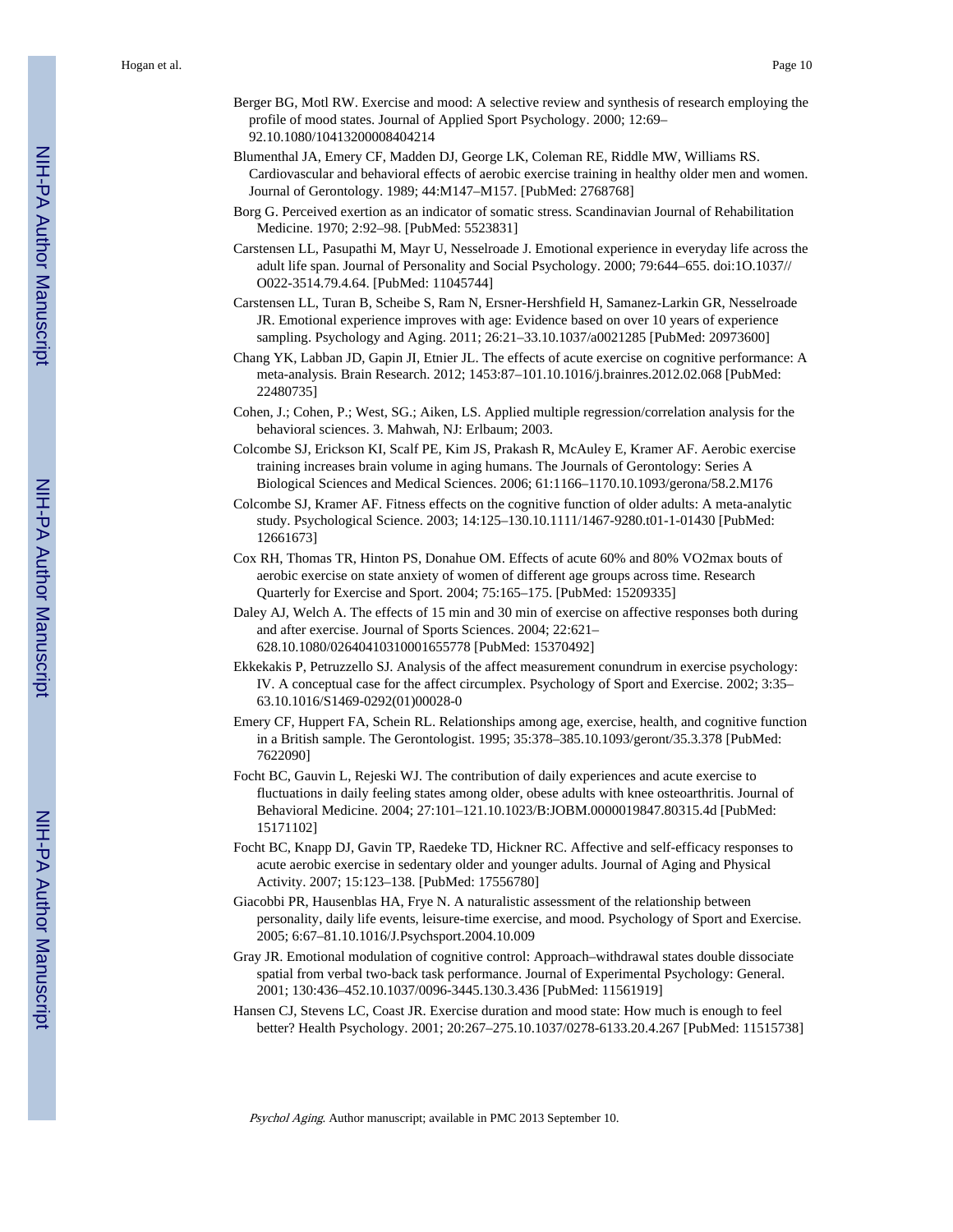- He C, Bassik MC, Moresi V, Sun K, Wei Y, Zou Z, Levine B. Exercise-induced BCL2-regulated autophagy is required for muscle glucose homeostasis. Nature. 2012; 481:511–515.10.1038/ nature10758 [PubMed: 22258505]
- Hickson RC, Bomze HA, Holloszy JO. Linear increase in aerobic power induced by strenuous program of endurance exercise. Journal of Applied Physiology. 1977; 42:372–376. [PubMed: 838658]
- Hillman CH, Snook EM, Jerome GJ. Acute cardiovascular exercise and executive control function. International Journal of Psychophysiology. 2003; 48:307–314.10.1016/S0167-8760(03)00080-1 [PubMed: 12798990]
- Huxhold O, Li SC, Schmiedek F, Lindenberger U. Dual-tasking postural control: Aging and the effects of cognitive demand in conjunction with focus of attention. Brain Research Bulletin. 2006; 69:294–305.10.1016/j.brainresbull.2006.01.002 [PubMed: 16564425]
- Judge JO, Lindsey C, Underwood M, Winsemius D. Balance improvement in older women: Effects of exercise training. Physical Therapy. 1993; 73:254–262. [PubMed: 8456144]
- Kamijo K, Hayashi Y, Sakai T, Yahiro T, Tanaka K, Nishihira Y. Acute effects of aerobic exercise on cognitive function in older adults. The Journals of Gerontology Series B: Psychological Sciences and Social Sciences. 2009; 64:356–363.10.1093/geronb/gbp030
- Karvonen MJ, Kentala E, Mustala O. The effects of training on the heart rate: A longitudinal study. Annales Medicinae Experimentalis et Biologiae Fenniae. 1957; 35:307–315. [PubMed: 13470504]
- Lang, PJ.; Bradley, MM.; Cuthbert, BN. International affective picture system (IAPS): Technical manual and affective ratings. Gainsville, FL: The Center for Research in Psychophysiology, University of Florida; 1999.
- Ludlow AT, Zimmerman JB, Witkowski S, Hearn JW, Hatfield BD, Roth SM. Relationship between physical activity level, telomere length, and telomerase activity. Medicine and Science in Sports and Exercise. 2008; 40:1764–1771. doi:10.1249/MSS.0b013e 31817c92aa. [PubMed: 18799986]
- Mata J, Hogan CL, Joorman J, Waugh CE, Gotlib IH. Acute exercise attenuates negative affect following repeated sad mood inductions in persons who have recovered from depression. Journal of Abnormal Psychology. 2013; 122:45–50.10.1037/a0029881 [PubMed: 22985013]
- Mata J, Thompson RJ, Jaeggi S, Buschkuehl M, Jonides J, Gotlib IH. Walk on the bright side: Physical activity and affect in major depressive disorder. Journal of Abnormal Psychology. 2012; 121:297– 308.10.1037/a0023533 [PubMed: 21553939]
- Mead GE, Morley W, Campbell P, Greig CA, McMurdo M, Lawlor DA. Exercise for depression. Cochrane Database of Systematic Reviews. 2009:3.10.1002/14651858
- Netz Y, Wu MJ, Becker BJ, Tenenbaum G. Physical activity and psychological well-being in advanced age: A meta-analysis of intervention studies. Psychology and Aging. 2005; 20:272– 284.10.1037/0882-7974.20.2.272 [PubMed: 16029091]
- Newkirk LA, Kim JM, Thompson JM, Tinklenberg JR, Yesavage JA, Taylor JL. Validation of a 26 point telephone version of the Mini-Mental State Examination. Journal of Geriatric Psychiatry and Neurology. 2004; 17:81–87.10.1177/0891988704264534 [PubMed: 15157348]
- Paffenbarger RS, Wing AL, Hyde RT. Physical activity as an index of heart attack risk in college alumni. American Journal of Epidemiology. 1978; 108:161–175. [PubMed: 707484]
- Ready RE, Marquez DX, Akerstedt A. Emotion in younger and older adults: Retrospective and prospective associations with sleep and physical activity. Experimental Aging Research. 2009; 35:348–368.10.1080/03610730902922184 [PubMed: 19449246]
- Reed J, Ones DS. The effect of acute aerobic exercise on positive activated affect: A meta-analysis. Psychology of Sport and Exercise. 2006; 7:477–514.10.1016/j.psychsport.2005.11.003
- Ruuskanen JM, Ruoppila I. Physical activity and psychological well-being among people aged 65 to 84 years. Age and Ageing. 1995; 24:292–296.10.1093/ageing/24.4.292 [PubMed: 7484485]
- Scheibe S, Blanchard-Fields F. Effects of regulating emotions on cognitive performance: What is costly for young adults is not so costly for older adults. Psychology and Aging. 2009; 24:217– 223.10.1037/a0013807 [PubMed: 19290754]
- Scheibe S, English T, Tsai JL, Carstensen LL. Striving to feel good: Ideal affect, actual affect, and their correspondence across adulthood. Psychology and Aging. 2013; 28:160–171.10.1037/ a0030561 [PubMed: 23106153]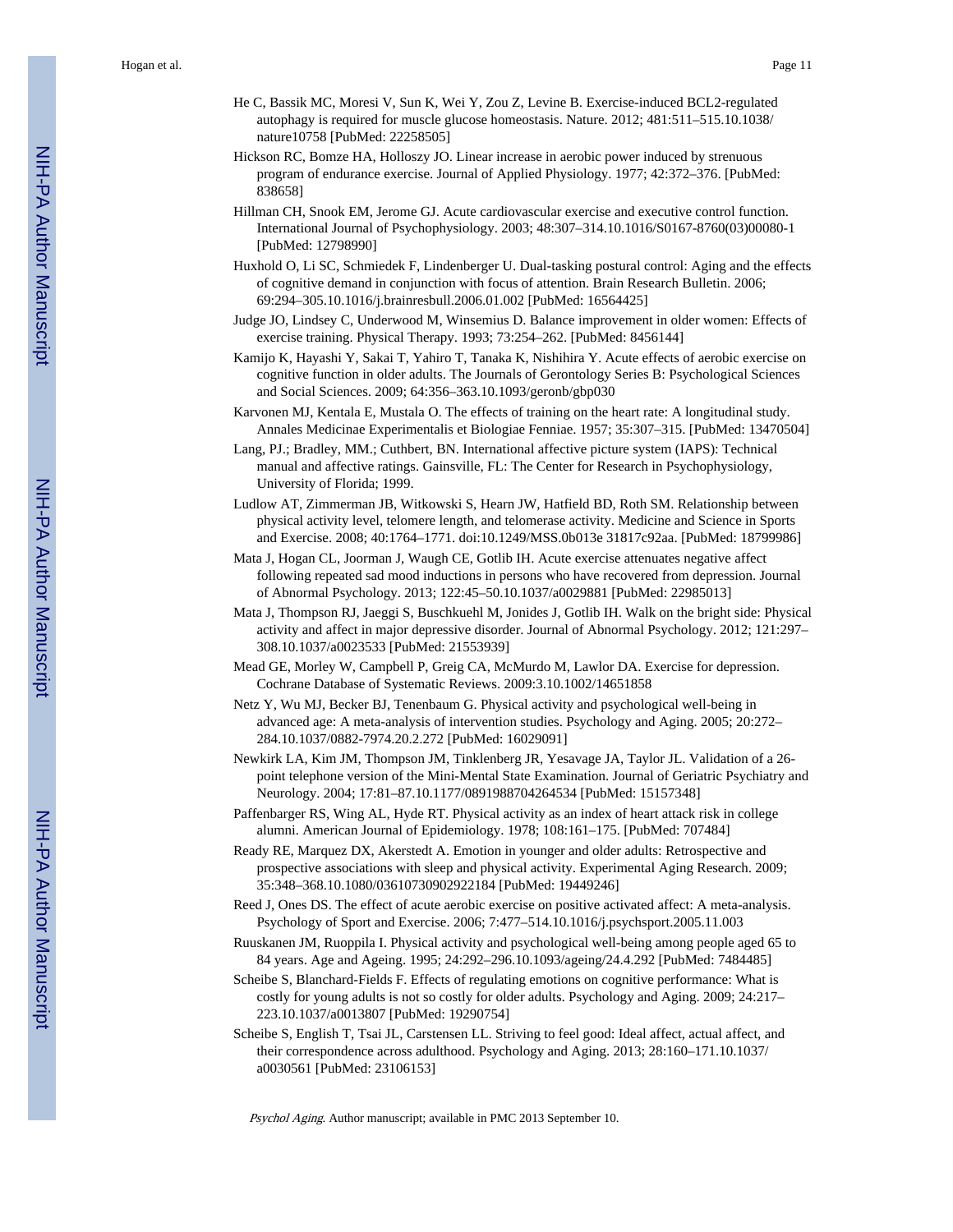- Thomas S, Reading J, Shephard RJ. Revision of the physical activity readiness questionnaire (PAR-Q). Canadian Journal of Sport Sciences. 1992; 17:338–345. [PubMed: 1330274]
- Thompson PD, Buchner D, Pina IL, Balady GJ, Williams MA, Marcus BH, Wenger NK. Exercise and physical activity in the prevention and treatment of atherosclerotic cardiovascular disease: A statement from the Council on Clinical Cardiology (Subcommittee on Exercise, Rehabilitation, and Prevention) and the Council on Nutrition, Physical Activity, and Metabolism (Subcommittee on Physical Activity). Circulation. 2003; 107:3109–3116. doi:10.1161/01.CIR.0000075572 . 40158.77. [PubMed: 12821592]
- Tomporowski PD. Effects of acute bouts of exercise on cognition. Acta Psychologica. 2003; 112:297– 324.10.1016/S0001-6918(02)00134-8 [PubMed: 12595152]
- Verstynen TD, Lynch B, Miller DL, Voss MW, Prakash RS, Chaddock L, Erickson KI. Caudate nucleus volume mediates the link between cardiorespiratory fitness and cognitive flexibility in older adults. Journal of Aging Research. 2012; 2012:1–11.10.1155/2012/939285
- Whitbourne SB, Neupert SD, Lachman ME. Daily physical activity: Relation to everyday memory in adulthood. Journal of Applied Gerontology. 2008; 27:331–349.10.1177/0733464807312175
- Zoladz JA, Pilc A, Majerczak J, Grandys M, Zapart-Bukowska J, Duda K. Endurance training increases plasma brain-derived neurotrophic factor concentration in young healthy men. Journal of Physiology and Pharmacology. 2008; 59:119–132. [PubMed: 19258661]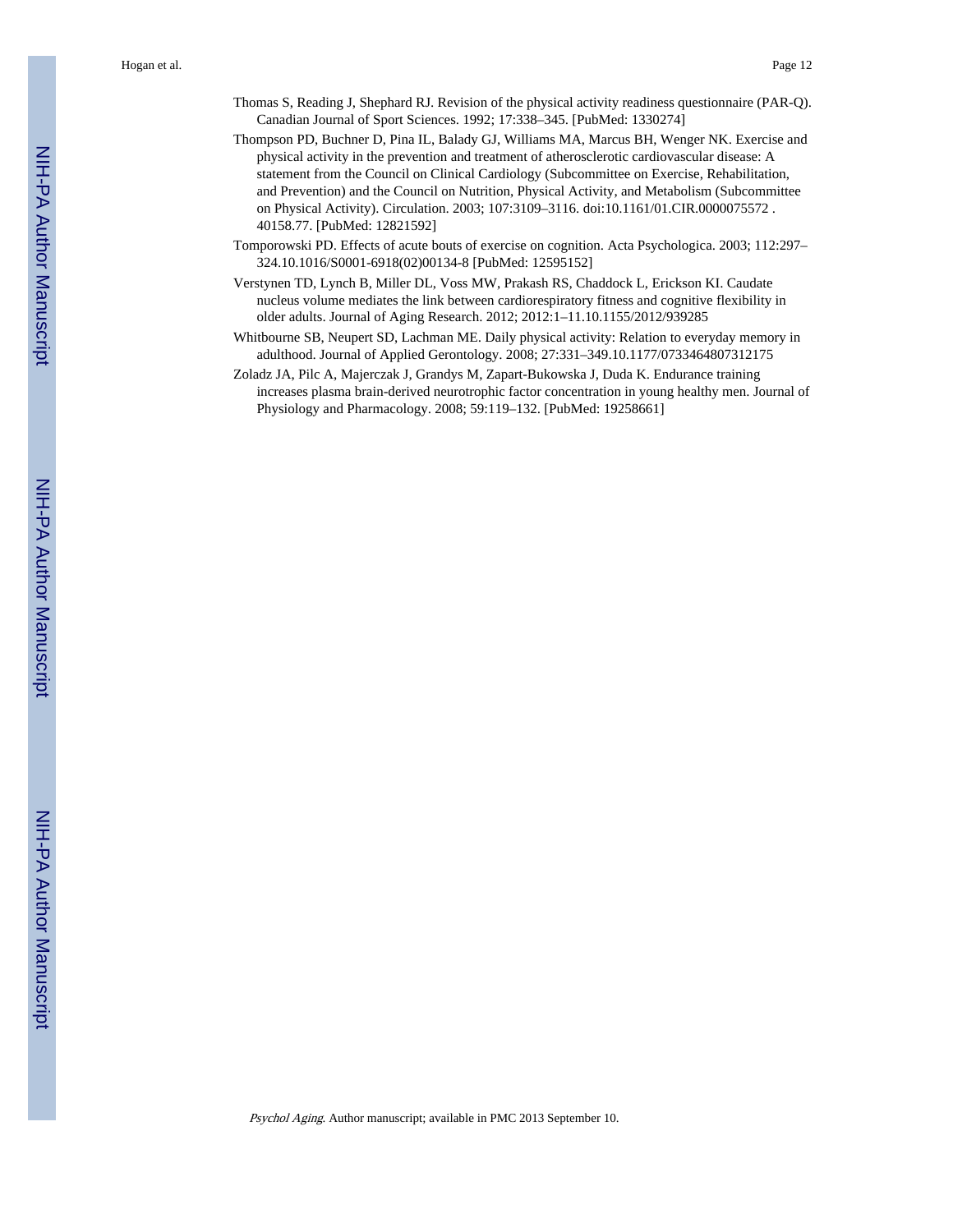Hogan et al. Page 13



#### **Figure 1.**

Effects of experimental condition and age on HAP and LAP affect. Note. Shading represents  $± 1$  SEM. High-arousal positive (HAP) affect and low-arousal positive (LAP) affect change scores are presented as standardized residuals obtained by regressing postmanipulation scores on baseline scores.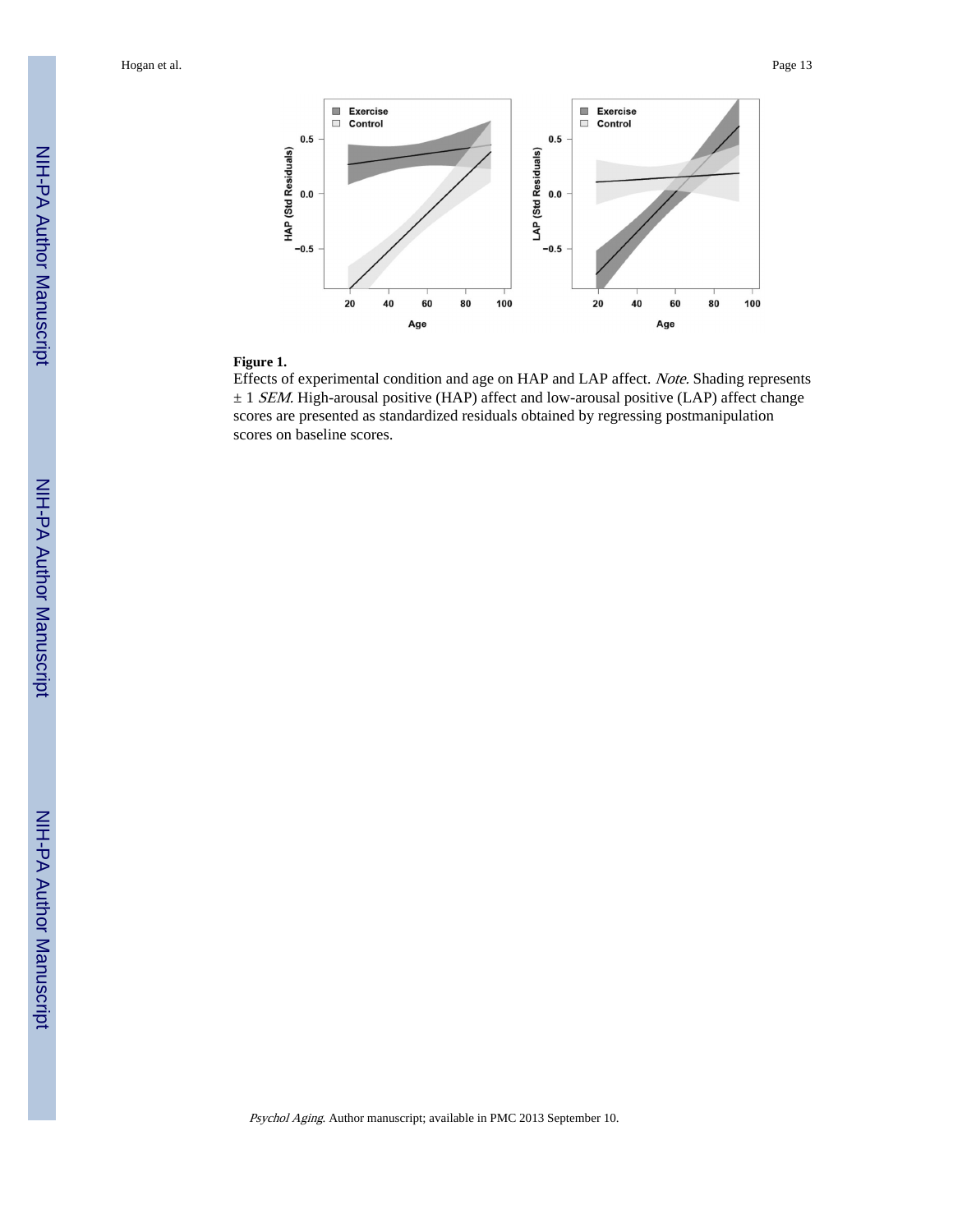Hogan et al. Page 14



# **Figure 2.**

Effects of condition and age on 2-back accuracy and reaction time. Note. Shading represents ± 1 SEM. 2-back accuracy and RT change scores are presented as standardized residuals obtained by regressing postmanipulation scores on baseline scores. Negative scores represent faster RT.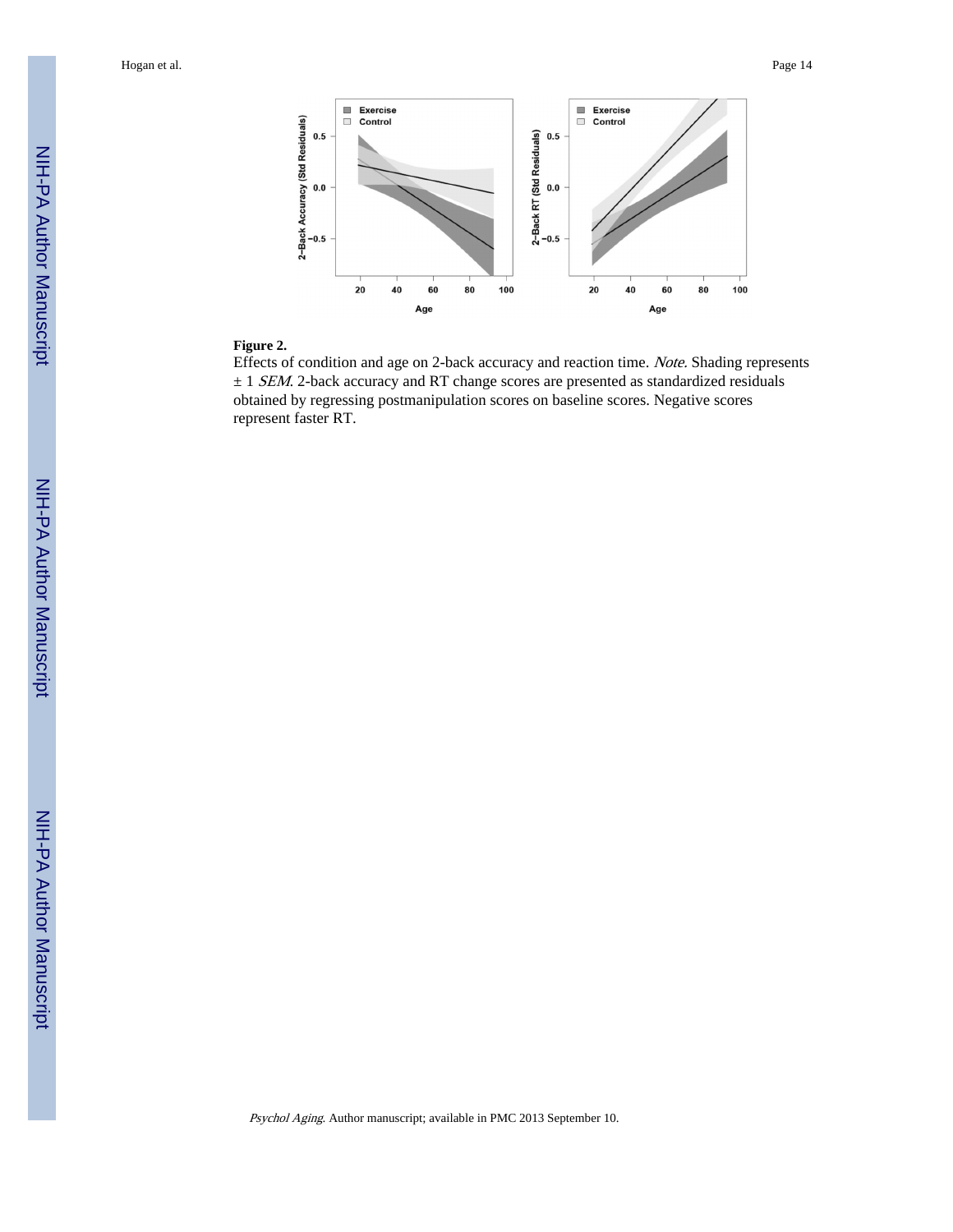#### **Table 1**

Demographic Characteristics of Participants, Separated by Exercise and Control Condition

| <b>Variable</b>                            | Exercise; $n = 71$ | Control; $n = 73$ |
|--------------------------------------------|--------------------|-------------------|
| Age (years); $M(SD)$                       | 51.34 (21.74)      | 50.79 (19.96)     |
| $Q_1$                                      | $21 - 29$          | $19 - 28$         |
| Q <sub>2</sub>                             | $30 - 49$          | $29 - 53$         |
| $Q_3$                                      | $50 - 72$          | 54-69             |
| $Q_4$                                      | $73 - 93$          | $70 - 87$         |
| Gender (% male)                            | 47.9               | 50.7              |
| Ethnicity (% European American)            | 76.1               | 69.9              |
| Education (% college graduates)            | 62                 | 67.1              |
| BMI; $M(SD)$                               | 27.06 (6.19)       | 26.71(5.41)       |
| Physical activity (total kcal/wk); $M(SD)$ | 2857.44 (2804.96)  | 2441.88 (1968.28) |

*Note.*  $Q_1$  = first quartile;  $Q_2$  = second quartile;  $Q_3$  = third quartile;  $Q_4$  = fourth quartile; BMI = body mass index; physical activity = Paffenbarger Physical Activity Questionnaire.